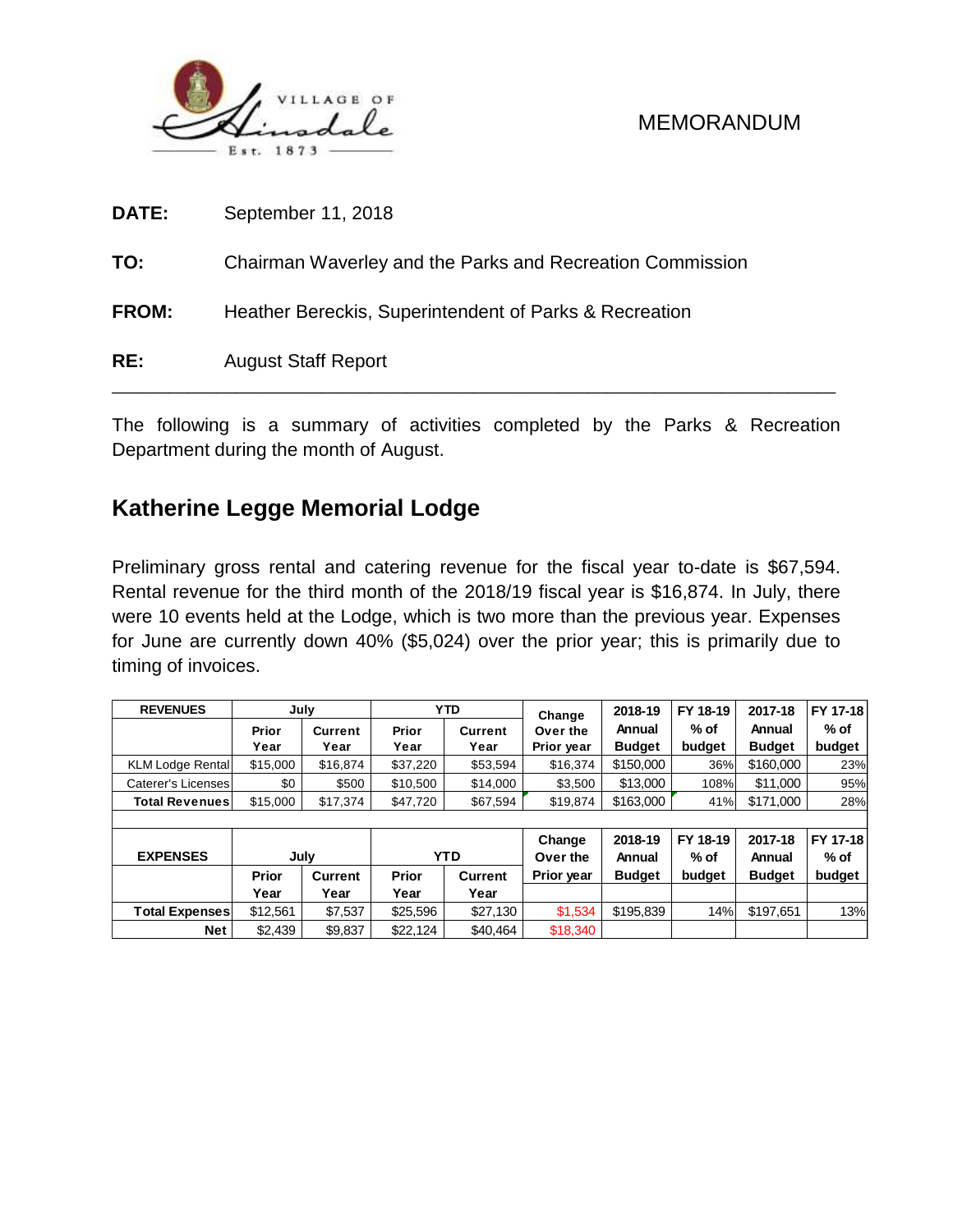



| <b>KLM Gross Monthly Revenues</b> |    |           |    |           |                                  |           |            |         |    |           |                       |           |            |         |            |        |
|-----------------------------------|----|-----------|----|-----------|----------------------------------|-----------|------------|---------|----|-----------|-----------------------|-----------|------------|---------|------------|--------|
| Month                             |    |           |    |           | 2011/12 FY 2012/13 FY 2013/14 FY |           | 2014/15 FY |         |    |           | 2015/16 FY 2016/17 FY |           | 2017/18 FY |         | 2018/19 FY |        |
| May                               | \$ | 8,561     | S  | 8,801     | Ş                                | 16,796    | \$         | 13,745  | \$ | 16,000    | S                     | 12,200    | Ş          | 9,725   | S          | 13,675 |
| June                              | \$ | 11,156    | \$ | 10,745    | S                                | 26,818    | \$         | 17,450  | \$ | 22,770    | S                     | 22,845    | \$         | 12,495  | S          | 23,045 |
| July                              | \$ | 13,559    | \$ | 9,786     | S                                | 18,650    | \$         | 12,909  | S  | 27,475    | S                     | 12,550    | \$         | 15,000  | \$         | 16,874 |
| August                            | \$ | 17,759    | \$ | 18,880    | S                                | 19,579    | \$         | 25,350  | S  | 24,775    | Ş                     | 11,500    | \$         | 18,555  |            |        |
| September                         | \$ | 14,823    | S  | 14,498    | S                                | 12,137    | \$         | 24,510  | S  | 15,250    | S                     | 12,645    | \$         | 15,410  |            |        |
| October                           | \$ | 16,347    | S  | 15,589    | S                                | 14,825    | S          | 23,985  | \$ | 25,580    | S                     | 21,045    | \$         | 15,180  |            |        |
| November                          | \$ | 8,256     | S  | 11,612    | S                                | 8,580     | S          | 14,724  | Ś  | 14,825    | S                     | 6,700     | Ś.         | 12,500  |            |        |
| December                          | \$ | 8,853     | S  | 10,265    | Ś                                | 13,366    | \$         | 17,290  | S  | 17,200    | \$                    | 13,457    | \$         | 8,125   |            |        |
| January                           | \$ | 1,302     | \$ | 4,489     | \$                               | 250       | \$         | 8,450   | \$ | 2,850     | \$                    | 4,624     | \$         | 18,089  |            |        |
| February                          | \$ | 2,301     | \$ | 6,981     | \$                               | 7,575     | \$         | 3,120   | \$ | 2,400     | \$                    | 4,550     | \$         | 2,495   |            |        |
| March                             | \$ | 2,506     | \$ | 7,669     | \$                               | 4,245     | \$         | 6,725   | \$ | 8,945     | \$                    | 5,944     | \$         | 8,045   |            |        |
| April                             | \$ | 2,384     | \$ | 4,365     | S                                | 3,600     | \$         | 12,695  | \$ | 9,125     | \$                    | 4,300     | S          | 7,482   |            |        |
| total                             |    | \$107,807 |    | \$123,680 |                                  | \$146,421 | S          | 180,953 |    | \$187,195 |                       | \$132,360 | S          | 143,101 |            | 53,594 |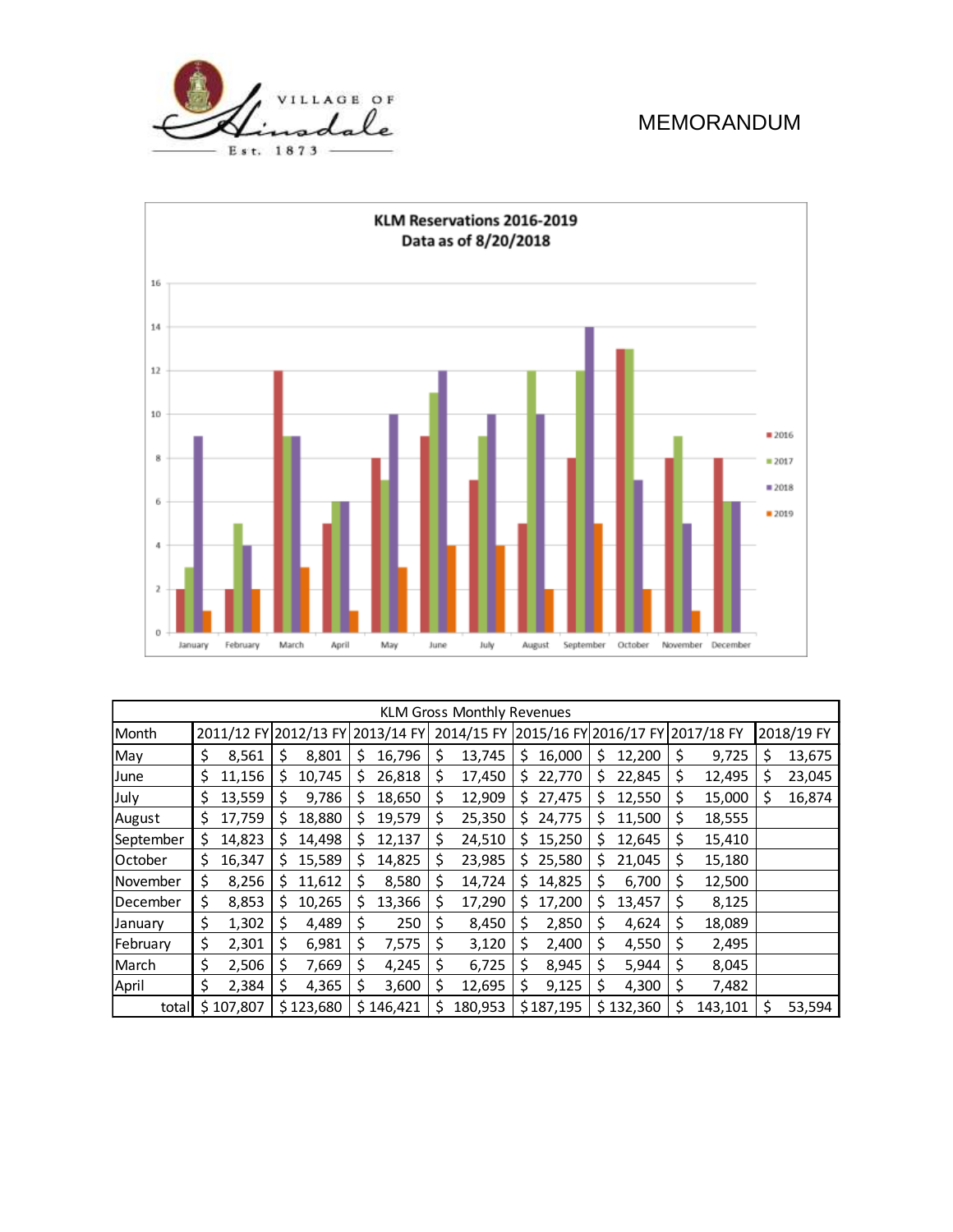

The graph below shows the past three years of lodge revenue and the upcoming year's projection. Future predictions are based on the average revenue from the event type. Also included below are charts indicating the number of reservations and reservation type by month. Typically, events are booked 6-18 months in advance of the rentals; however, if there are vacancies, staff will accept reservations within 5 days of an event. These tracking devices will be updated monthly.



Staff is currently working with the approved marketing plan for the 2018/19 FY, including the addition of Search Engine Optimization (SEO) and progressive marketing through The Knot. A sub-committee was started and held its second meeting on July 12th. The committee is working on developing a detailed marketing plan, specific to KLM. Staff is currently working on tasks from the second meeting; a third meeting will take place in September.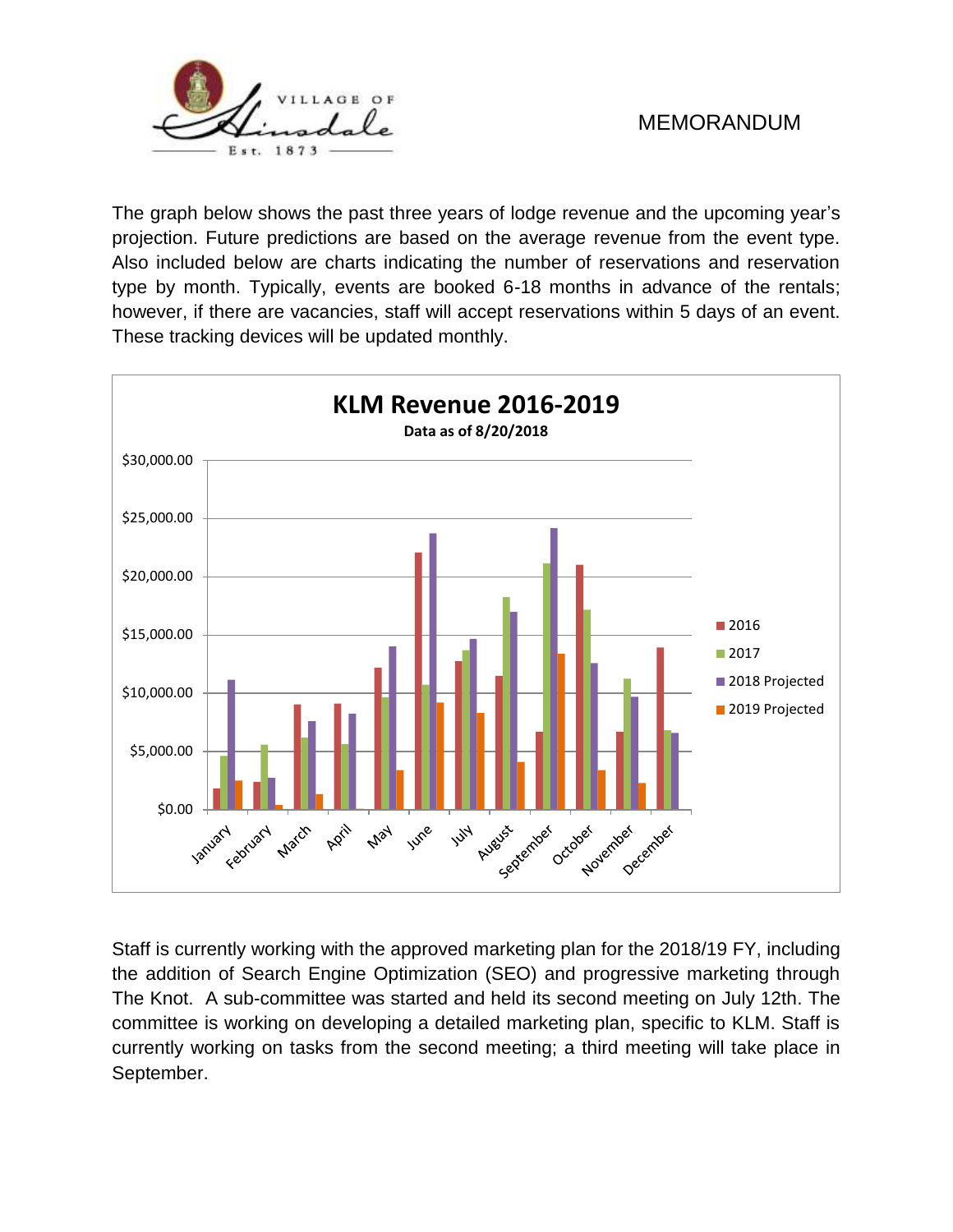



# **Upcoming Brochure & Activities**

### **Brochure & Programming**

The fall brochure was delivered to residents homes on Monday, July  $30<sup>th</sup>$ . Registration began on Monday, August 6<sup>th</sup>. This fall, there are a number of new classes and special events including the KLM Wine Mixer and a fall photo contest. The KLM Wine Mixer on Sunday, October  $7<sup>th</sup>$  is being sponsored by Binny's Beverage Depot and the fall photo contest is being sponsored by Bannerville, Inc. using the hashtag #FallingforHinsdaleParks.

#### **Special Events**

The next special event is The Dog Days of summer at The Hinsdale Community Pool. The event is being held on Saturday, September  $8<sup>th</sup>$  from 9am-1pm. Dogs will be allowed to swim in the pool during designated hours. A variety of rules and stipulations apply for safety reasons, and lifeguards will be on duty. This is the first year for this event, and it was widely requested by residents in past years. Humans will not be permitted to swim during this event.

Summer events were finalized in August with the last Lunch on the Lawn and Movie in the Park. Lunch on the Lawn was held on August  $1<sup>st</sup>$  and featured Smarty Pants. The event was well attended and was featured in the Hinsdalean. Movie in the Park was held on August 10<sup>th</sup>, featuring the movie Wonder. The event saw over 200 attendees, all who received free popcorn and water courtesy the Parks & Recreation Department. This event was sponsored by Amita Health

# **Field & Park Updates**

#### **Fields/Parks**

Staff has finalized requests and booking for fall field space. Public Service staff began striping fields for football in mid-July and will finalized soccer and lacrosse fields the week of August 20<sup>th</sup>. Travel Soccer began the week of August 20<sup>th</sup>, with AYSO soccer beginning the week of August 27<sup>th</sup>. Fall sports like St. Isaac Football and Falcon Football began the week of July  $30<sup>th</sup>$ . Cross Country meets at KLM Park will begin in late August and continue through mid-October.